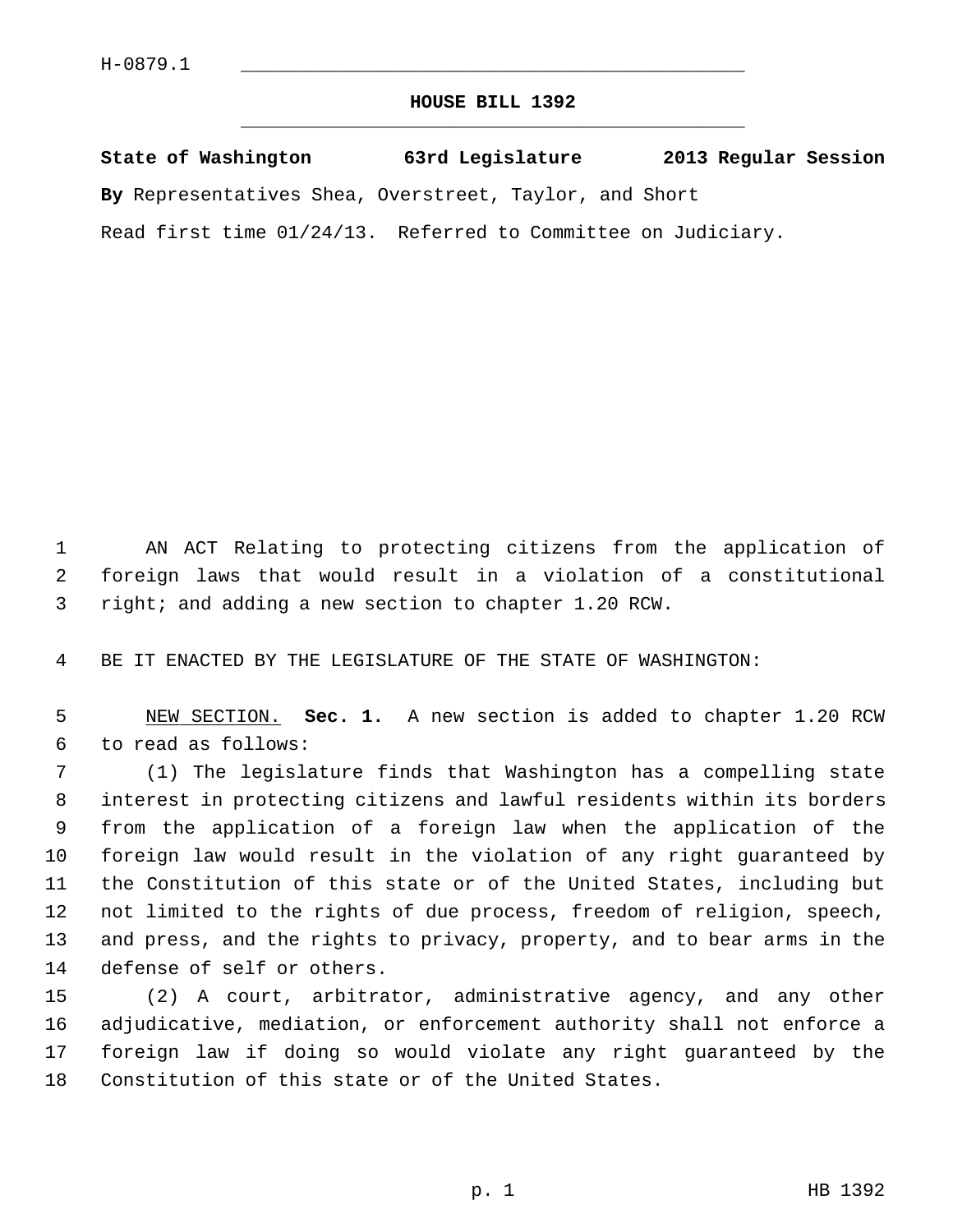1 (3)(a) If any contractual provision or agreement provides for the 2 choice of a foreign law to govern its interpretation or the resolution 3 of any dispute between the parties, and if the enforcement or 4 interpretation of the contractual provision or agreement would result 5 in a violation of any right guaranteed by the Constitution of this 6 state or of the United States, the agreement or contractual provision 7 shall be modified or amended to the extent necessary to preserve the 8 constitutional rights of the parties.

 9 (b) If any contractual provision or agreement provides for the 10 choice of venue or forum outside of the states or territories of the 11 United States, and if the enforcement or interpretation of the contract 12 or agreement applying that choice of venue or forum provision would 13 result in a violation of any right guaranteed by the Constitution of 14 this state or of the United States, that contractual provision or 15 agreement shall be interpreted or construed to preserve the 16 constitutional rights of the natural person against whom enforcement is 17 sought. Similarly, if a natural person subject to personal 18 jurisdiction in this state seeks to maintain litigation, arbitration, 19 administrative, or similarly binding proceedings in this state, and if 20 a court of this state finds that granting a claim of forum non 21 conveniens or a related claim would violate any constitutional right of 22 the nonclaimant in the foreign forum with respect to the matter in 23 dispute, the claim shall be denied.

24 (c) Any contractual provision or agreement incapable of being 25 modified or amended in order to preserve the constitutional rights of 26 the parties pursuant to the provisions of this section is null and void 27 and unenforceable as against the public policy of this state.

28 (4) Without prejudice to any other legal right, this section shall 29 not apply when an entity other than a natural person is a party to the 30 contract or agreement.

31 (5) The public policies expressed in this section shall apply only 32 if the application of foreign law would violate or would more likely 33 than not violate any constitutional right of a natural person.

34 (6) For the purposes of this section:

35 (a) "Foreign law" means any law, rule, or legal code or system 36 established and used or applied in a jurisdiction outside of the states